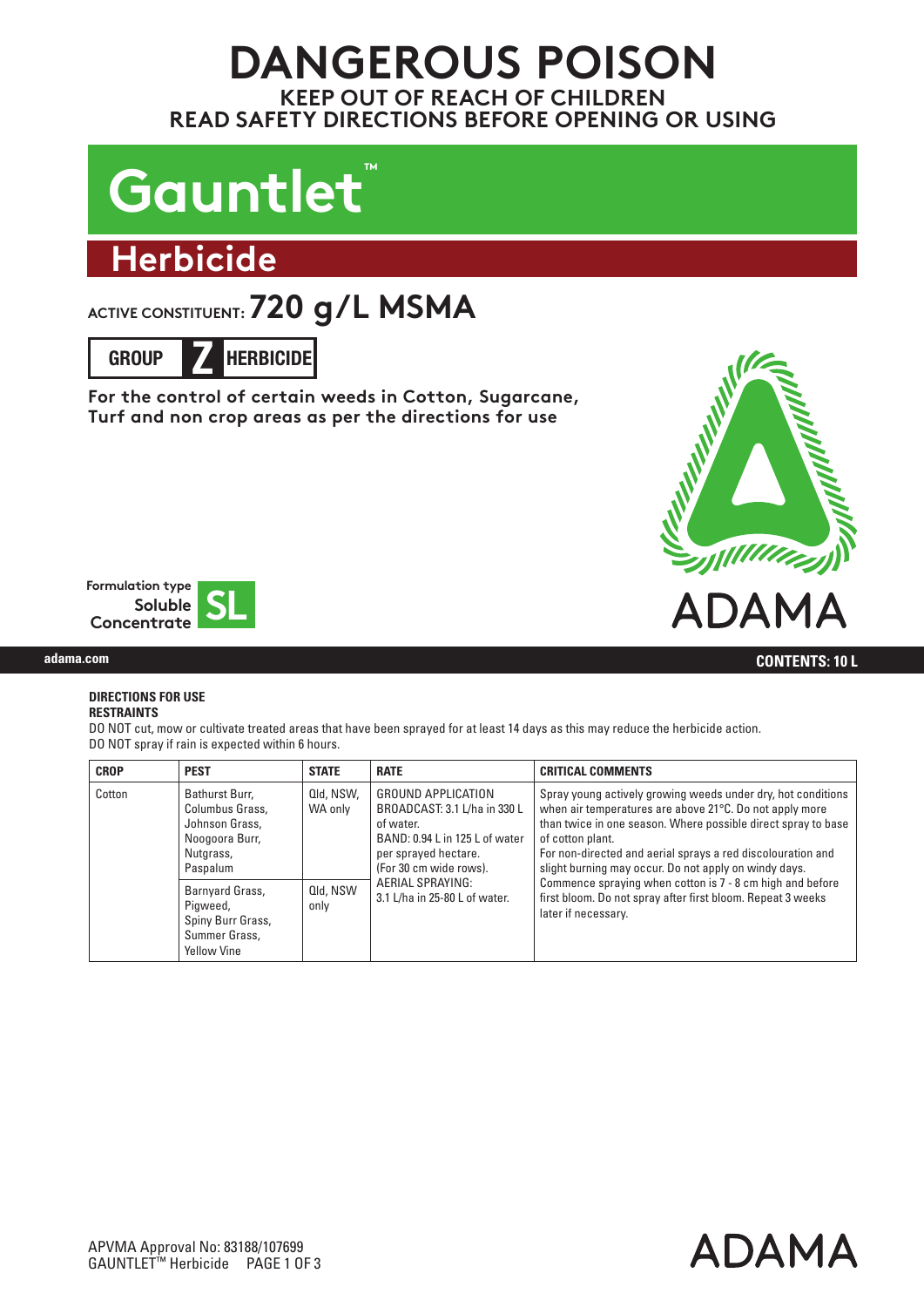| <b>CROP</b>                                                                | <b>PEST</b>                                                                                                                    | <b>STATE</b>                     | <b>RATE</b>                                                                                                                                  | <b>CRITICAL COMMENTS</b>                                                                                                                                                                                                                                                                                                                                                                                                                                                                                                                                                                                                                                                                                                        |
|----------------------------------------------------------------------------|--------------------------------------------------------------------------------------------------------------------------------|----------------------------------|----------------------------------------------------------------------------------------------------------------------------------------------|---------------------------------------------------------------------------------------------------------------------------------------------------------------------------------------------------------------------------------------------------------------------------------------------------------------------------------------------------------------------------------------------------------------------------------------------------------------------------------------------------------------------------------------------------------------------------------------------------------------------------------------------------------------------------------------------------------------------------------|
| Sugarcane                                                                  | Barnyard Grass,<br>Crab Grass/<br>Summergrass Green,<br>Summergrass<br>Itch Grass                                              | Qld only                         | SPOT SPRAYING: 1.1 L per<br>100 L of water. Add a<br>non-ionic wetting agent.                                                                | Apply as a directed spray minimising contact with sugarcane<br>foliage. Spray when cane is 50 - 80 cm high. Add a non-ionic<br>wetting agent to improve the activity of this product. Best<br>results are achieved if weeds are at the seedling stage and<br>stools are small. Use sufficient spray volume to thoroughly<br>wet weeds. Use higher volumes of water when weeds are<br>large. Whenever sugarcane is sprayed directly with product<br>some visual damage may occur. Some sugarcane varieties are<br>sensitive to herbicide spray damage and full cover spraying of<br>these varieties may result in unacceptable crop phytotoxicity.<br>Local varietal responses should be confirmed before using<br>this product. |
|                                                                            | <b>Vasey Grass or Giant</b><br>Paspalum                                                                                        | Qld, NSW<br>only                 | $6.6$ L/ha in a minimum of<br>300 L of water.<br>SPOT SPRAYING: 1.1 L in<br>100 L of water. Add a<br>non-ionic wetting agent.                |                                                                                                                                                                                                                                                                                                                                                                                                                                                                                                                                                                                                                                                                                                                                 |
| Non Crop<br>Areas,<br>Roadsides,<br>Fencelines and<br><b>Storage Areas</b> | Bathurst Burr.<br>Noogoora Burr,<br>Paspalum,<br>Johnson Grass,<br>Nutgrass,<br>Spiny Burrgrass,<br><b>Most Summer grasses</b> | NSW, Qld,<br>WA, Vic,<br>SA only | 11 - 13.3 L/ha in 500 L of water<br>for boom application<br>or<br>1.1 L per 100 L of water for<br>spot spraying.                             | Use lower rate for seedling weeds. Repeat 3-4 weeks later on<br>established perennial weeds.                                                                                                                                                                                                                                                                                                                                                                                                                                                                                                                                                                                                                                    |
| Control of<br><b>Prickly Pear</b>                                          | Common Prickly Pear,<br>Devils Rope,<br>Drooping Prickly Pear,<br>Indian Fig,<br><b>Wheel Cactus</b>                           | SA only                          | 1.1 L in 40 L of water                                                                                                                       | Apply during Summer using a power sprayer when air<br>temperature is above 30°C. Thoroughly cover all pad surfaces.<br>Re-spray any re-growth that may occur.                                                                                                                                                                                                                                                                                                                                                                                                                                                                                                                                                                   |
| <b>Turf Couch</b><br>and Hybrids<br>of Couch only<br>(Cynodon spp.)        | Crab Grass/<br>Summergrass<br>Paspalum                                                                                         | Qld, NSW<br>only                 | 6.6 L/ha in 300 L of water.<br>Split applications of<br>3.3 L/ha in 300 L of water.<br>applied 7-10 days apart will<br>reduce phytotoxicity. | Do not apply to Bent, Qld Blue Couch (Digitaria spp.), Fescue,<br>Blue Grass, Kikuyu or Dichondra lawns or turf as severe<br>damage or death of the turf can occur. While some yellowing<br>is expected this can be kept to a minimum by splitting the<br>application to two applications 7 - 10 days apart. Weeds<br>should be sprayed when young and actively growing. A repeat<br>application in 14 days may be necessary. Avoid using at high<br>temperatures as this may increase phytotoxicity. Do not mow<br>for 4 days before or after application and do not water for at<br>least 2 days after application.                                                                                                           |

**NOT TO BE USED FOR ANY PURPOSE, OR IN ANY MANNER, CONTRARY TO THIS LABEL UNLESS AUTHORISED UNDER APPROPRIATE LEGISLATION. THIS PRODUCT IS TOO HAZARDOUS TO BE RECOMMENDED FOR USE IN THE HOME GARDEN**

**WITHOLDING PERIOD: DO NOT GRAZE OR CUT FOR STOCKFEED FOR 5 WEEKS AFTER APPLICATION.**

#### **GENERAL INSTRUCTIONS**

The use of a surfactant with this product is generally not required except where specified in the directions for use. For best results apply under hot, dry conditions when air temperatures exceed 25°C. As spray is absorbed mainly through the foliage thorough spray coverage of weeds is essential. Weeds should begin to yellow within 10 days of application.

#### **MIXING**

This product readily mixes with water. Half fill spray tank then add product with agitation. Fill tank.

## **CLEAN UP**

Clean equipment by thoroughly washing with water.

**RESISTANCE WARNING**<br>GAUNTLET™ Herbicide is a member of the Organoarsenicals group of herbicides. The product has the Herbicides with unknown



and probably diverse sites of mode of action. For weed resistance management, the product is a Group Z herbicide. Some naturally occurring weed biotypes resistant to the product and other Group Z herbicides may exist through normal genetic variability in any weed population. The resistant individuals can eventually dominate the weed population if these herbicides are used repeatedly. These resistant weeds will not be controlled by this product or other Group Z herbicides. Since the occurrence of resistant weeds is difficult to detect prior to use, Adama Australia accepts no liability for any losses that may result from the failure of this product to control resistant weeds.

#### **PROTECTION OF CROPS, NATIVE AND OTHER NON-TARGET PLANTS**

Do not apply under meteorological conditions or from spraying equipment which could be expected to cause spray drift onto nearby susceptible plants, adjacent crops, crop land or pastures.

**PROTECTION OF WILDLIFE, FISH, CRUSTACEANS AND THE ENVIRONMENT**

Dangerous to fish. Do not contaminate dams, rivers, drains or streams with chemical or used container.

#### **STORAGE AND DISPOSAL**

Store in a locked room or place away from children, animals, food, feedstuff, seeds and fertilizers.

This container can be recycled if it is clean, dry, free of visible residues and has the *drumMUSTER* logo visible. Triple-rinse container for disposal. Dispose of rinsate by adding it to the spray tank. Do not dispose of undiluted chemical on site. Wash outside of the container and the cap. Store cleaned container in a sheltered place with cap removed. It will then be acceptable for recycling at any *drumMUSTER* collection or similar container management program site. The cap should not be replaced, but may be taken separately. If not recycling, break, crush, or puncture and deliver empty packaging to an approved waste management facility. If an approved waste management facility is not available, bury the empty packaging 500 mm below the surface in a disposal pit specifically marked and set up for this purpose, clear of waterways, desirable vegetation and tree roots, in compliance with relevant Local, State or Territory government regulations. Do not burn empty containers or product.